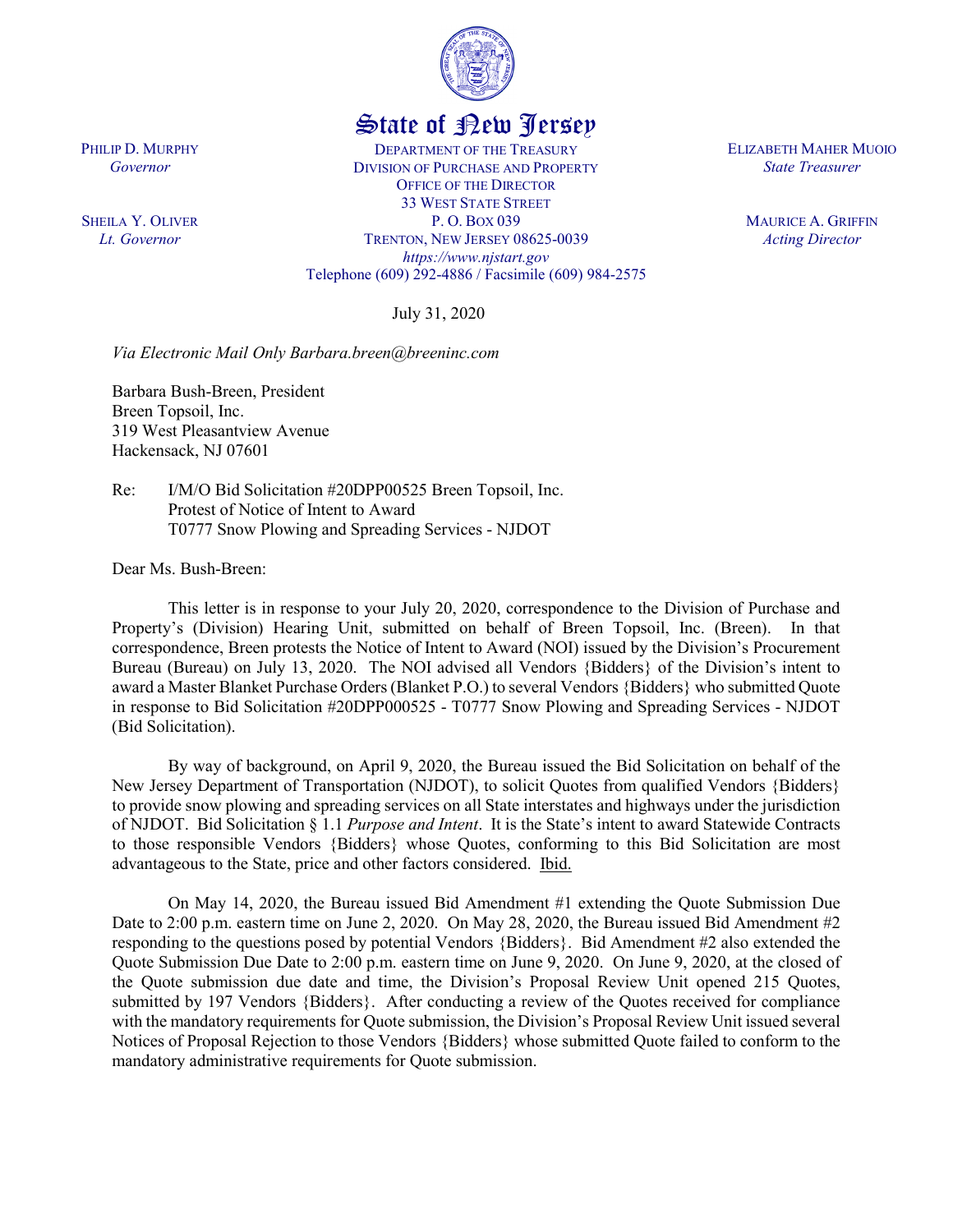The remaining Quotes were forwarded to the Bureau for review and evaluation consistent with the requirements of Bid Solicitation Section 6.7 *Evaluation Criteria,* which states in relevant part as follows:

# **6.7 EVALUATION CRITERIA**

The following evaluation criteria categories, not necessarily listed in order of significance, will be used to evaluate Quotes received in response to this Bid Solicitation.

- A. Experience of Vendor {Bidder} (Revised Attachment #1): The Vendor {Bidder} must have at least two (2) years of experience performing the specific service (snow plowing and/or spreading) on public roadways in order to be considered for award of that service;
- B. Equipment Preference: The type of Vendor {Bidder} equipment bid on the State-Supplied Price Sheet. See Section 6.7.1, subsections included; and
- C. Price: The Vendor's {Bidder's} pricing provided on the State-Supplied Price Sheet for each price line. See Section 6.7.1, subsections included, for information regarding the pricing evaluation methodology.

After the review and evaluation of all Quotes received in response to the Bid Solicitation was completed, the Bureau completed a Recommendation Report which recommended Blanket P.O. awards to those responsible Vendors {Bidders} whose Quotes, conforming to the Bid Solicitation are most advantageous to the State, price and other factors considered. On July 13, 2020, the NOI was issued advising all Vendors {Bidders} that it was the State's intent to award a Blanket P.O.s consistent with the Bureau's Recommendation Report.<sup>[1](#page-1-0)</sup> With respect to the Quote submitted by Breen, the Bureau's Recommendation Report in part states the following:

> The Quote submitted by Breen Topsoil Inc. (Breen Topsoil) was deemed by the Bureau to be responsive to all mandatory requirements of the Bid Solicitation. The Vendor {Bidder} is in compliance with ownership disclosure, certification of non-involvement in prohibited activities in Iran, business registration, MacBride Principles, disclosure of investigations and actions involving bidder, and source disclosure requirements.

> Breen Topsoil submitted a Quote for both Snow Plowing Services, Spreading Services, and Other Equipment - Class "H" Front End Loader - 4 to 6 CY. The Bureau determined that the Vendor {Bidder} was responsive for all Price Lines submitted as part of its Quote.

[July 9, 2020 Recommendation Report, p. 19.]

l

The Bureau recommended that Breen be awarded a Blanket P.O. for price line 318 for a Class "H" Front End Loader – 4 to 6 CY, for snow section 5213261.

<span id="page-1-0"></span><sup>&</sup>lt;sup>1</sup> The list of Vendors {Bidders} who are recommended to receive a Blanket P.O. award are listed in the Bureau's July 9, 2020 Recommendation Report.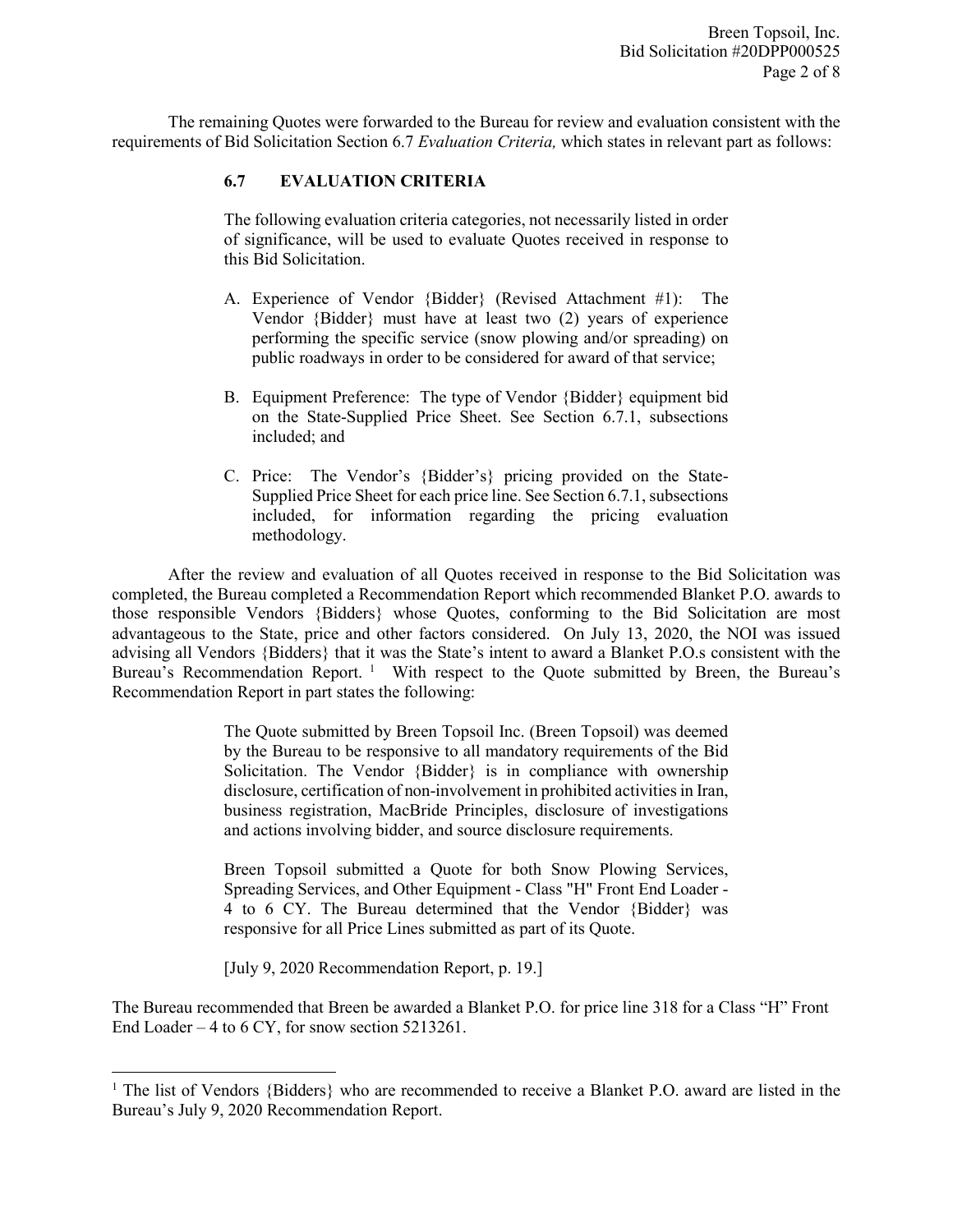On July 20, 2020, the Division received Breen's protest challenging the intended Blanket P.O. awards. Specifically, Breen states in relevant part as follows:

#### **Spreading Services - DOT Region: North Crew #213 Lodi Yard**

Caner Transportation LLC bid 20 routes statewide with a total of 128 trucks. Do they have proof that they are capable of providing on-board wetting systems operational for all 128 trucks by the contract start date? In addition they are located in the southern part of the state and they bid 2 sections in the Northern Region and one in Central Region as well as 17 in the southern region, how will they be able to supply the state? Are they providing all the trucks themselves and if not do they have subcontractor utilization forms for all the subcontractors, and do they have registrations and insurance certificates for all 128 trucks and proof that all trucks are equipped with the on-board wetting systems?

My Company had no problem purchasing or installing the on-board wetting systems on our vehicles but did not want to say we would have them unless we knew that we had a contract as they cost \$5,000 per unit installed.

#### **Spreading Services – DOT Region: North Crew #211 Ramsey Yard**

With regards to the loader for the Ramsey yard whenever it has been bid in the past we have been told that an "H" loader which is 4-6 CY bucket is required to load both state and contractor salting trucks so that all the trucks can be loaded in a timely manner. Wallace Trucking who received notice of intent for their loader bid with a "G" loader which is ONLY 3 - 3 3/4 CY bucket and Breen Topsoil, Inc. bid with an "H" loader which is 4 - 6 cy bucket.

Breen ask that the Division review the awards made.

In consideration of Breen's protest, I have reviewed the record of this procurement, including the Bid Solicitation, the submitted Quotes, the relevant statutes, regulations, and case law. This review of the record has provided me with the information necessary to determine the facts of this matter and to render an informed Final Agency Decision on the merits of the protest. I set forth herein the Division's Final Agency Decision.

As shown in the screenshots below, Breen submitted a Quote for snow plowing price line 6, spreading price lines 323 and 325, and other equipment price line 318.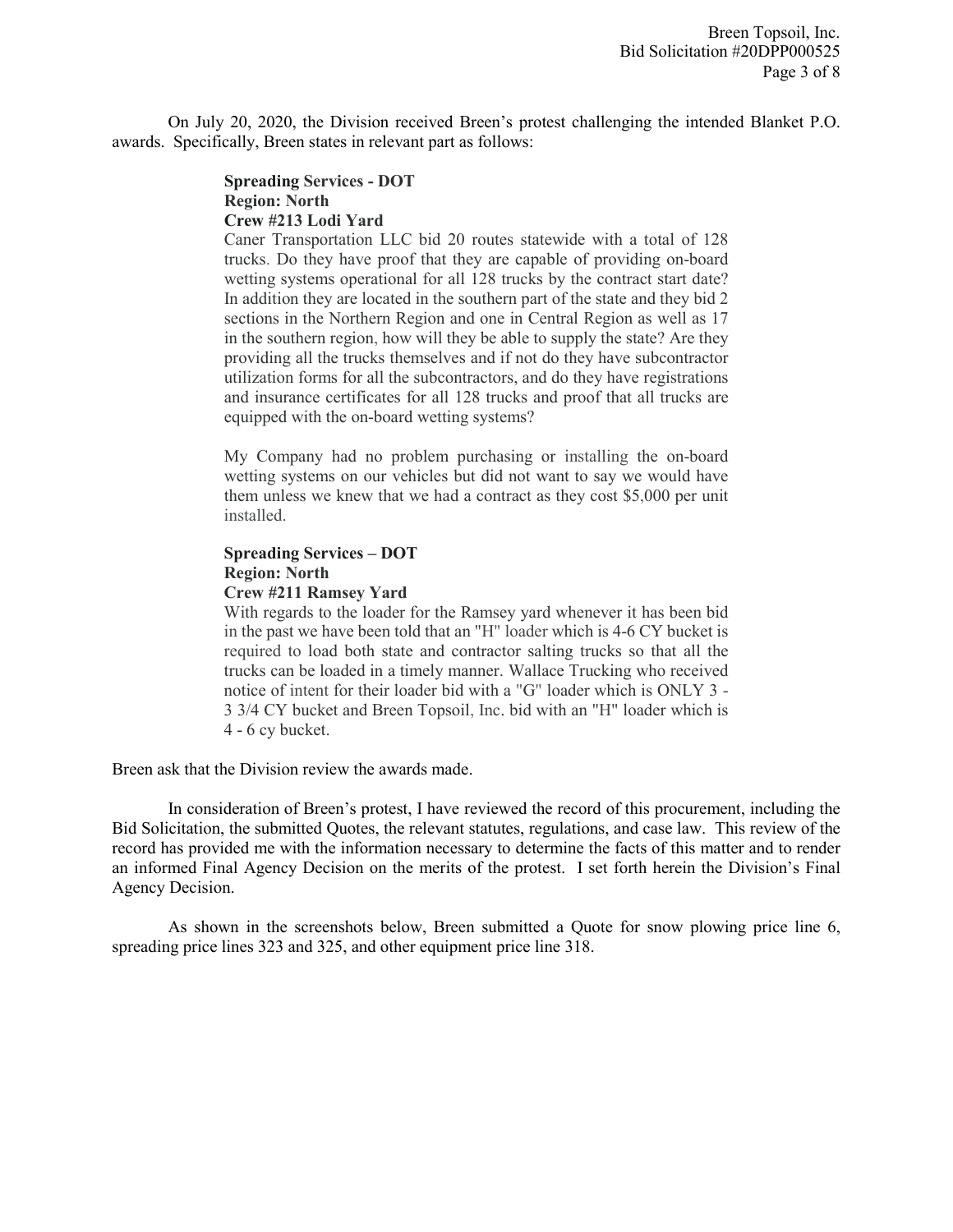| T0777 - Snow Plowing and Spreading Services - NJDOT<br><b>State-Supplied Price Sheet</b><br><b>Snow Plowing and Hauling Services</b> |                                                                                                                                                                                                                                                                                              |                |                              |                                                                                                                    |                                                                                                                         |                                                                    |                                                     |  |  |
|--------------------------------------------------------------------------------------------------------------------------------------|----------------------------------------------------------------------------------------------------------------------------------------------------------------------------------------------------------------------------------------------------------------------------------------------|----------------|------------------------------|--------------------------------------------------------------------------------------------------------------------|-------------------------------------------------------------------------------------------------------------------------|--------------------------------------------------------------------|-----------------------------------------------------|--|--|
| <b>Vendor {Bidder} Name:</b>                                                                                                         |                                                                                                                                                                                                                                                                                              |                |                              |                                                                                                                    |                                                                                                                         |                                                                    |                                                     |  |  |
| Please reference Section 4.4.5.2 of the Bid Solicitation                                                                             |                                                                                                                                                                                                                                                                                              |                |                              |                                                                                                                    |                                                                                                                         |                                                                    |                                                     |  |  |
| <b>LINE NO</b>                                                                                                                       | 1009089008                                                                                                                                                                                                                                                                                   | <b>GTY</b>     | <b>UNIT</b>                  | 50 M 30 M 30 M 30 M<br>ALL-INCLUSIVE HOURLY RATE:<br>CLASS A AND/OR CLASS B SNOW<br>PLOWING TRUCK - WITH SNOW PLOW | <b>Kindskeiserkrone</b><br>ALL-INCLUSIVE HOURLY RATE: CLASS A<br>MIDIOR CLASS B SNOW PLOWING TRUCK<br>WITHOUT SNOW PLOW | <b>ALL-INDIANATION AREA</b><br>RATE SNOW PLOWING<br>SUPERINTENDENT | A BELIVALIDAN A BROUGHY<br><b>RATE HALLING ONLY</b> |  |  |
|                                                                                                                                      | SNOW PLOWING SERVICES - D.O.T.<br>REGION: NORTH CREW 210 PATERSON<br>SUBREGION: N3<br>SNOW SECTION: 5210264<br>RT 4, FROM RT 20 PATERSON CITY TO MAYWOOD AVENUE, PARAMUS BORO INCLUDING RAMPS AND<br>INTERSECTIONS (MP 0.0 TO MP 4.7)<br>NUMBER OF TRUCKS REQUIRED: 5                        | ٠              | HOURLY<br><b>RATE</b>        |                                                                                                                    |                                                                                                                         |                                                                    |                                                     |  |  |
|                                                                                                                                      | SNOW PLOWING SERVICES - D.O.T.<br>REGION: NORTH CREW 210 PATERSON<br>SUBREGION: N3<br>SNOW SECTION: 5210265<br>RT 4, FROM MAYWOOD AVENUE PARAMUS BORO TO RT 9W AT FLETOHER AVENUE, FORT LEE BORO<br>INCLUDING ALL RAMPS AND INTERSECTIONS<br>(MP 4.7 TO 10.9)<br>NUMBER OF TRUCKS REQUIRED 5 | ٠              | <b>HOURLY</b><br><b>RATE</b> |                                                                                                                    |                                                                                                                         |                                                                    |                                                     |  |  |
|                                                                                                                                      | SNOW PLOWING SERVICES - D.O.T.<br>REGION: NORTH CREW 211 RAMSEY<br>SUBREGION: N3<br>SNOW SECTION: 5211261<br>RT 17, FROM RTS 4 & 17 INTERCHANGE, PARAMUS BORO, INCLUDING RAMPS TO E. ALLENDALE AVENUE.<br>SADOLE RIVER BORO, BERGEN CO.<br>(MP 12.3 TO 20.7)<br>NUMBER OF TRUCKS REQUIRED: 8 | $\overline{1}$ | <b>HOURLY</b><br><b>RATE</b> |                                                                                                                    | 229.55<br>S                                                                                                             | 95.00<br>s                                                         |                                                     |  |  |

| T0777 - Snow Plowing and Spreading Services - NJDOT<br><b>State-Supplied Price Sheet</b><br><b>Spreading Services</b> |                                                                                                                                                                                    |     |                              |                                                                                                                                                             |                                                                                                                                         |                   |  |  |  |  |
|-----------------------------------------------------------------------------------------------------------------------|------------------------------------------------------------------------------------------------------------------------------------------------------------------------------------|-----|------------------------------|-------------------------------------------------------------------------------------------------------------------------------------------------------------|-----------------------------------------------------------------------------------------------------------------------------------------|-------------------|--|--|--|--|
| <b>Vendor {Bidder} Name:</b>                                                                                          |                                                                                                                                                                                    |     |                              |                                                                                                                                                             |                                                                                                                                         |                   |  |  |  |  |
|                                                                                                                       | Please reference Section 4.4.5.2 of the Bid Solicitation                                                                                                                           |     |                              |                                                                                                                                                             |                                                                                                                                         |                   |  |  |  |  |
| LINE NO                                                                                                               | <b>DESCRIPTION</b>                                                                                                                                                                 | QTY | <b>UNIT</b>                  | <b>Style of Trucks</b>                                                                                                                                      | On-Board Wetting System                                                                                                                 | <b>Unit Price</b> |  |  |  |  |
| 322                                                                                                                   | SPREADING SERVICES - D.O.T.<br><b>REGION: NORTH</b><br>CREW #: 210 PATERSON YARD<br>PATERSON, NJ                                                                                   | 1   | <b>HOURLY</b><br><b>RATE</b> | Style of trucks that will be provided. Please circle<br>and/or oheok one (1) option below.<br><b>Tallgate Mounted</b><br><b>Vbox</b>                        | Circle and/or check YES or NO if you will be providing On-<br>Board Wetting System for all trucks.<br>YE <sub>8</sub><br>л<br><b>NO</b> |                   |  |  |  |  |
|                                                                                                                       | <b>NUMBER OF TRUCKS REQUIRED:</b><br><b>CLASS R-8</b>                                                                                                                              |     |                              | MidBody                                                                                                                                                     |                                                                                                                                         |                   |  |  |  |  |
| 323                                                                                                                   | SPREADING SERVICES - D.O.T.<br><b>REGION: NORTH</b><br>CREW #: 211 RAMSEY YARD<br>16 ARROW ROAD, RAMSEY, NJ<br><b>NUMBER OF TRUCKS REQUIRED:</b><br><b>CLASS R-8</b>               | 1   | <b>HOURLY</b><br><b>RATE</b> | Style of trucks that will be provided. Please circle<br>and/or oheok one (1) option below.<br><b>Tallgate Mounted</b><br>⊡<br><b>Vbox</b><br><b>MidBody</b> | Cirole and/or check YES or NO if you will be providing On-<br>Board Wetting System for all trucks.<br>YE <sub>8</sub><br>NO<br>ا⊽       | 224.55<br>S       |  |  |  |  |
| 325                                                                                                                   | <b>SPREADING SERVICES - D.O.T.</b><br><b>REGION: NORTH</b><br>CREW #: 213 LODI YARD<br>RT. 17 & GREGG STREET, LODI, NJ<br><b>NUMBER OF TRUCKS REQUIRED:</b><br><b>CLASS R - 10</b> | 1   | <b>HOURLY</b><br><b>RATE</b> | Style of trucks that will be provided. Please circle<br>and/or check one (1) option below.<br><b>Tallgate Mounted</b><br>o<br><b>Vbox</b><br><b>MidBody</b> | Circle and/or check YES or NO if you will be providing On-<br>Board Wetting System for all trucks.<br>YE <sub>8</sub><br>M              | 224.55<br>S       |  |  |  |  |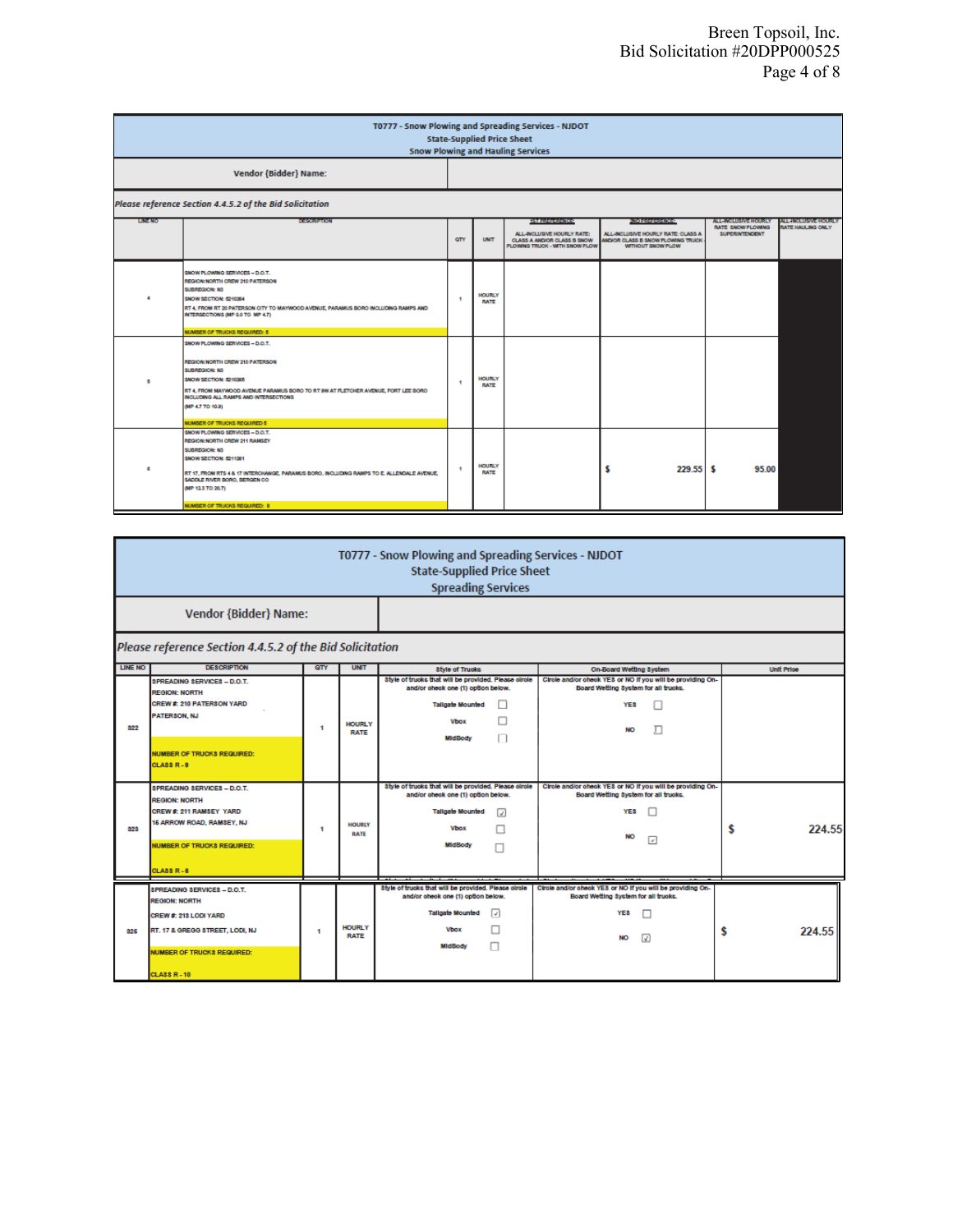| SNOW PLOWING SERVICES/ OTHER EQUIPMENT |                                                    |            |                              |                                     |                                                                         |                                                                          |                   |  |  |
|----------------------------------------|----------------------------------------------------|------------|------------------------------|-------------------------------------|-------------------------------------------------------------------------|--------------------------------------------------------------------------|-------------------|--|--|
| <b>LINE NO</b>                         | <b>DESCRIPTION</b>                                 | <b>QTY</b> | UNIT                         | <b>QUANTITY OF TRUCKS AVAILABLE</b> | <b>INCLUDE SNOW SECTION FOR EQUIPMENT</b><br>(E.G. SNOW SECTION 546263) | <b>ALL-INCLUSIVE HOURLY</b><br><b>RATE FOR OTHER</b><br><b>EQUIPMENT</b> | <b>DO NOT USE</b> |  |  |
| 313                                    | CLASS "C" GRADER - 20,000 TO 27,999 LBS            |            | <b>HOURLY</b><br><b>RATE</b> |                                     |                                                                         |                                                                          |                   |  |  |
| 314                                    | CLASS "D" GRADER - 28,000 LBS AND UP               |            | <b>HOURLY</b><br><b>RATE</b> |                                     |                                                                         |                                                                          |                   |  |  |
| 315                                    | <b>CLASS "E" FRONT END LOADER - 1 % TO 2 CY</b>    |            | <b>HOURLY</b><br><b>RATE</b> |                                     |                                                                         |                                                                          |                   |  |  |
| 316                                    | CLASS "F" FRONT END LOADER - 2 % - 2 % CY          |            | <b>HOURLY</b><br><b>RATE</b> |                                     |                                                                         |                                                                          |                   |  |  |
| 317                                    | CLASS "G" FRONT END LOADER - 3 TO 3 % CY           |            | <b>HOURLY</b><br><b>RATE</b> |                                     |                                                                         |                                                                          |                   |  |  |
| 318                                    | <b>CLASS "H" FRONT END LOADER - 4 TO 6 CY</b>      |            | <b>HOURLY</b><br><b>RATE</b> |                                     | SNOW SECTION: 5211261 Ramsey                                            | 165.45                                                                   |                   |  |  |
| 319                                    | <b>ICLASS "T FRONT END LOADER - 6 % CY TO 8 CY</b> |            | <b>HOURLY</b><br><b>RATE</b> |                                     |                                                                         |                                                                          |                   |  |  |
| 320                                    | CLASS "J" FRONT END LOADER - 8 % CY TO 10 CY       |            | <b>HOURLY</b><br><b>RATE</b> |                                     |                                                                         |                                                                          |                   |  |  |
| 321                                    | CLASS "K" FRONT END LOADER - 10 % CY AND UP        |            | <b>HOURLY</b><br><b>RATE</b> |                                     |                                                                         |                                                                          |                   |  |  |

| <b>SNOW PLOWING SERVICES/ OTHER EQUIPMENT</b> |                                                    |            |                              |                                     |                                                                         |                                                                          |                   |  |  |
|-----------------------------------------------|----------------------------------------------------|------------|------------------------------|-------------------------------------|-------------------------------------------------------------------------|--------------------------------------------------------------------------|-------------------|--|--|
| <b>LINE NO</b>                                | <b>DESCRIPTION</b>                                 | <b>QTY</b> | <b>UNIT</b>                  | <b>QUANTITY OF TRUCKS AVAILABLE</b> | <b>INCLUDE SNOW SECTION FOR EQUIPMENT</b><br>(E.G. SNOW SECTION 546263) | <b>ALL-INCLUSIVE HOURLY</b><br><b>RATE FOR OTHER</b><br><b>EQUIPMENT</b> | <b>DO NOT USE</b> |  |  |
| 313                                           | CLASS "C" GRADER - 20,000 TO 27,999 LBS            |            | <b>HOURLY</b><br><b>RATE</b> |                                     |                                                                         |                                                                          |                   |  |  |
| 314                                           | CLASS "D" GRADER - 28,000 LBS AND UP               |            | <b>HOURLY</b><br><b>RATE</b> |                                     |                                                                         |                                                                          |                   |  |  |
| 315                                           | CLASS "E" FRONT END LOADER - 1 % TO 2 CY           |            | <b>HOURLY</b><br><b>RATE</b> |                                     |                                                                         |                                                                          |                   |  |  |
| 316                                           | CLASS "F" FRONT END LOADER - 2 % - 2 % CY          |            | <b>HOURLY</b><br><b>RATE</b> |                                     |                                                                         |                                                                          |                   |  |  |
| 317                                           | <b>CLASS "G" FRONT END LOADER - 3 TO 3 % CY</b>    |            | <b>HOURLY</b><br><b>RATE</b> |                                     |                                                                         |                                                                          |                   |  |  |
| 318                                           | <b>ICLASS "H" FRONT END LOADER - 4 TO 6 CY</b>     |            | <b>HOURLY</b><br><b>RATE</b> | N/A                                 | SNOW SECTION: 5213261                                                   | 189.00                                                                   |                   |  |  |
| 319                                           | <b>CLASS "T" FRONT END LOADER - 6 % CY TO 8 CY</b> |            | <b>HOURLY</b><br>RATE        |                                     |                                                                         |                                                                          |                   |  |  |
| 320                                           | CLASS "J" FRONT END LOADER - 8 % CY TO 10 CY       |            | <b>HOURLY</b><br><b>RATE</b> |                                     |                                                                         |                                                                          |                   |  |  |
| 321                                           | CLASS "K" FRONT END LOADER - 10 % CY AND UP        |            | <b>HOURLY</b><br><b>RATE</b> |                                     |                                                                         |                                                                          |                   |  |  |

The record of this procurement reveals that seven Vendors {Bidders} submitted a Quote which was responsive to the requirements for price line 6. Two of those seven Vendors {Bidders}, submitted a Quote for the first preference of truck and plowing equipment. Bid Solicitation Section 6.7.1.1 *Snow Plowing and Hauling Services* states:

### **6.7.1.1 SNOW PLOWING AND HAULING SERVICES**

 $1<sup>st</sup>$  Preference – Vendors {Bidders} supplying all required trucks, that are all a combination of either Class A and/or Class B trucks, all with Vendor {Bidder} provided snow plows; and

 $2<sup>nd</sup>$  Preference – Vendors {Bidders} supplying all required trucks, that are all a combination of either Class A and/or Class B trucks, all without Vendor {Bidder} provided snow plows.

In response to the price line 6, Breen submitted a Quote for the second preference. The Bureau's July 9, 2020, Recommendation Report indicates that an award will be made to De Marino Trucking, who submitted a Quote for the lowest total hourly rate for the first preference. Bid Solicitation Section 6.7.1 *Equipment Preference and Pricing Evaluation* states:

## **6.7.1 EQUIPMENT PREFERENCE AND PRICING EVALUATION**

The Division intends to award to one (1) responsive Vendor {Bidder} per price line for Snow Plowing and Hauling Services (excluding *Other Equipment – Loaders and Graders*, as detailed by Section 6.7.1.3), and to one (1) responsive Vendor {Bidder} per price line for Spreading Services.

Vendors {Bidders} will be evaluated based upon the equipment preferences detailed in Sections 6.7.1.1 and 6.7.1.2. If two (2) or more Vendors {Bidders} are offering the same equipment preference for the same price line, then the Division will evaluate and rank based upon pricing, from lowest to highest, as specified below: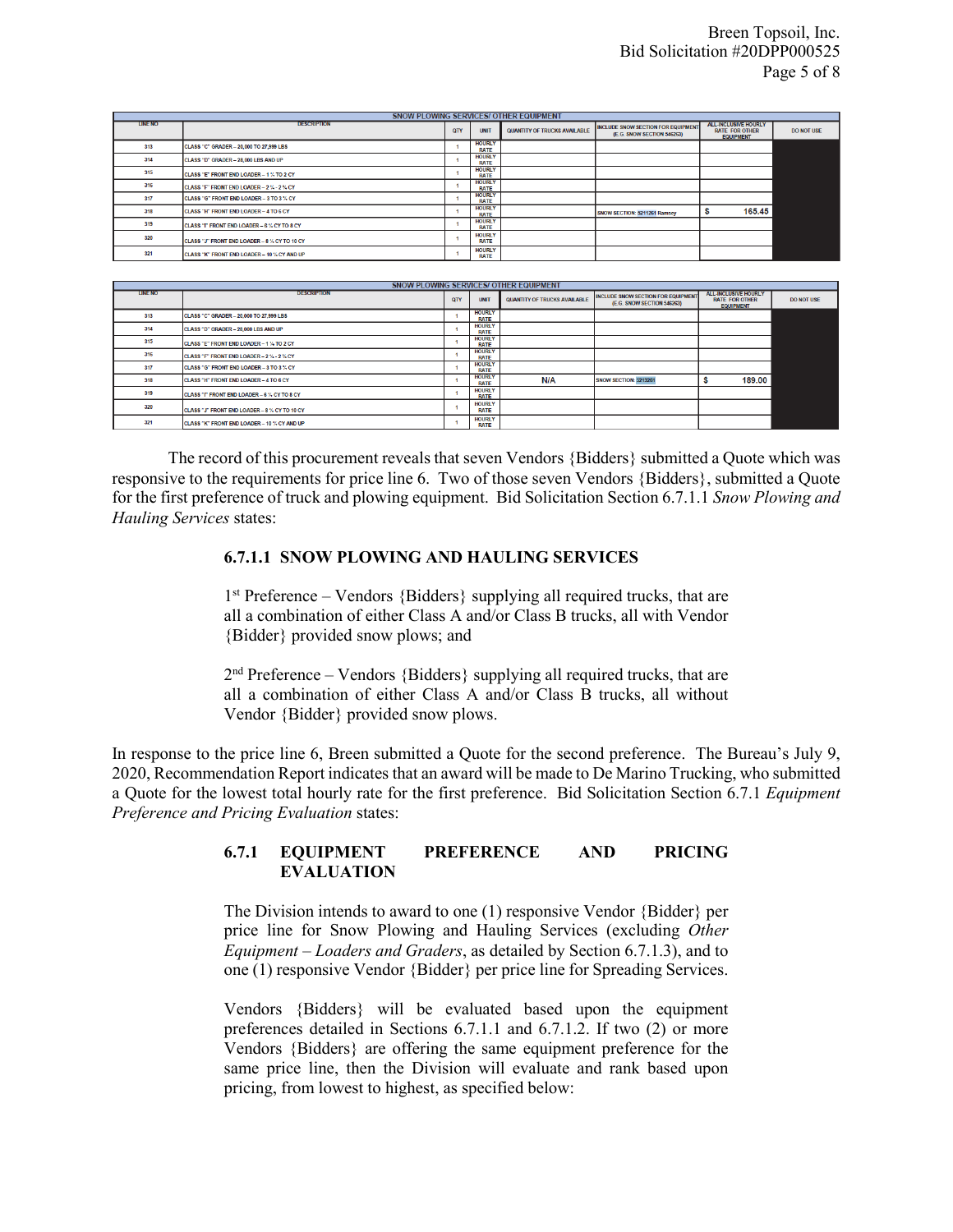A. Snow Plowing and Hauling Services – Pricing Evaluation Methodology

Vendors {Bidders} within the same equipment preference will be ranked based upon the Total Hourly Rate for the respective price line. The Total Hourly Rate will be calculated for each price line as follows:

(# of trucks x per truck hourly rate) + Superintendent hourly rate = Total Hourly Rate

The All-Inclusive Hauling Hourly Rate, if applicable, is not including in the Total Hourly Rate.

Further, the record of this procurement reveals that seventeen Vendors {Bidders} submitted a Quote which was responsive to price line 323. Three of those seventeen Vendors {Bidders}, submitted a Quote for the first preference of truck and plowing equipment. Bid Solicitation Section 6.7.1.2 *Spreading Hauling Services* states:

# **6.7.1.2 SPREADING SERVICES**

l

 $1<sup>st</sup>$  Preference – Vendors {Bidders} supply all of the price line specific, required Class R, Q, and/or P trucks that are all Tailgate Mounted, all with an On-Board Wetting System;

 $2<sup>nd</sup>$  Preference – Vendors {Bidders} supply all of the price line specific, required Class R, Q, and/or P trucks that are all Tailgate Mounted, all without an On-Board Wetting System; . . .

In response to the price line 323, Breen submitted a Quote for the second preference. The Bureau's July 9, 2020, Recommendation Report indicates that an award will be made to DVS Trucking, who submitted a Quote for the lowest hourly rate for the first preference. *See* Bid Solicitation Section 6.7.1 *Equipment Preference and Pricing Evaluation.* Moreover, the record of this procurement reveals that nineteen Vendors {Bidders} submitted a Quote which was responsive to price line 325. Two of those nineteen Vendors {Bidders}, submitted a Quote for the first preference of truck and plowing equipment. Breen submitted a Quote for the second preference. The Bureau's July 9, 2020, Recommendation Report indicates that an award will be made to Caner Transportation, who submitted a Quote for the lowest hourly rate for the first preference. *See* Bid Solicitation Section 6.7.1 *Equipment Preference and Pricing Evaluation*.

Turning now to Breen's protest points, Breen protests the Bureau's decision to list Caner Transportation (Caner) as the intended awardee for twenty spreading services price lines.<sup>2</sup> Breen questions whether there was any indication that Caner has sufficient trucks to perform work required for the awarded areas, whether Caner has a sufficient number of on-board wetting systems, how Caner, a company located in North Jersey, will be able to perform spread services in Central and South Jersey, and whether Caner is using subcontractors to perform any of the work.

With respect to a Vendors {Contractors} ability to perform the work awarded, the Bid Solicitation was clear, advising all Vendors {Bidders} as follows:

<span id="page-5-0"></span><sup>&</sup>lt;sup>2</sup> The record of this procurement reveals that Caner submitted a Quote for thirty-three price lines for spreading services.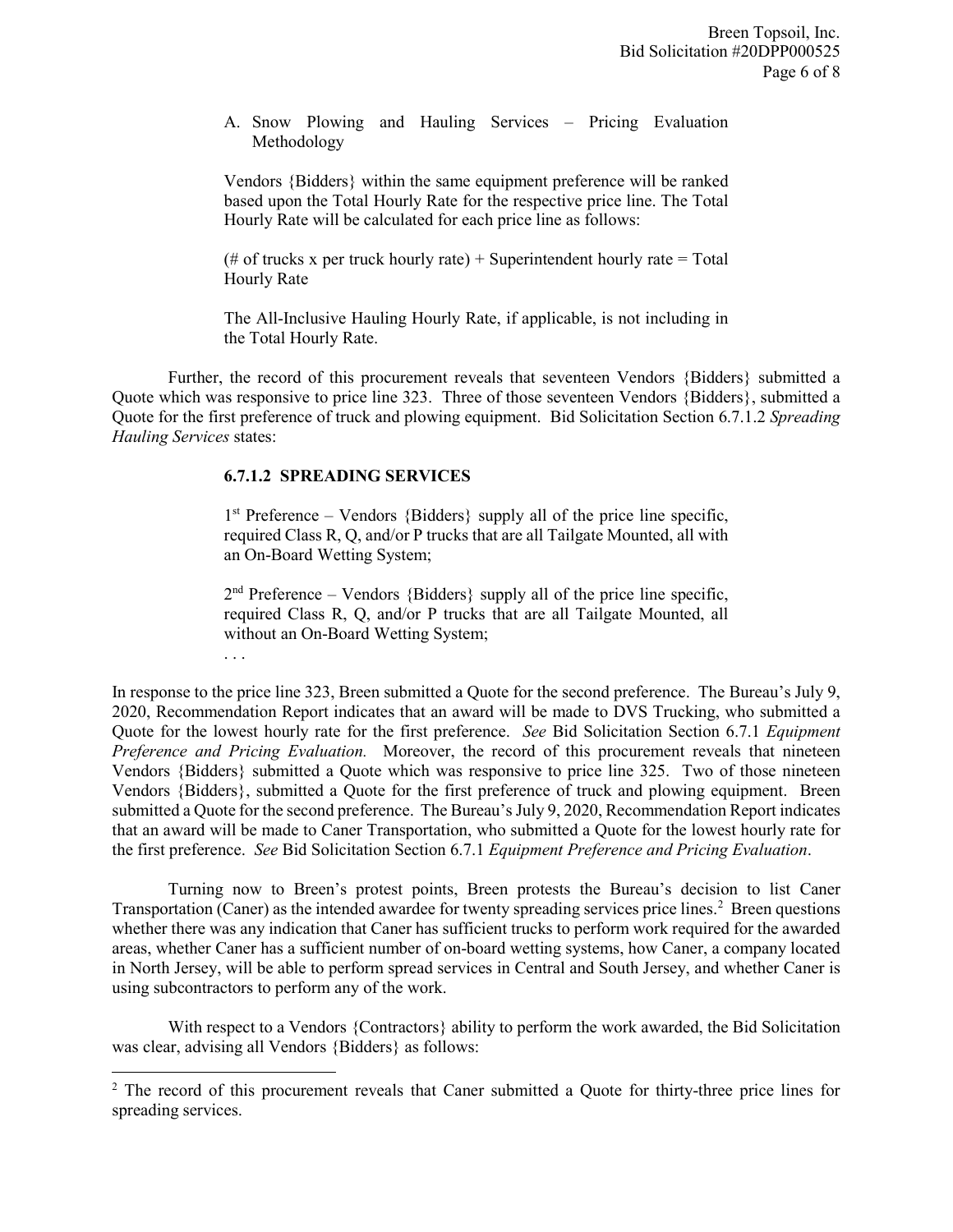**Please note:** When a Vendor {Bidder} submits a rate for a specific price line, it is certifying that it shall provide the required quantity of trucks and Class of trucks called for by that specific price line. It is also further certifying, that it shall provide all equipment associated with the Preference that it has selected by utilizing the above reference directions. If awarded, the Vendor {Bidder} shall be contractually obligated to provide the services, trucks, and equipment as indicated on its State-Supplied Price Sheet.

[Bid Solicitation Section 4.4.5.2.2 *Spreading Services Price Sheet Instructions.*]

Accordingly, in submitting the Quote, Caner certified that it had the ability to provide the required number of trucks and equipment necessary to complete the work awarded.

Additionally, with the submitted Quote, Caner did not list any subcontractors on the *Subcontractor Utilization Form*. [3](#page-6-0) Additionally, Bid Solicitation Section 4.4.2.3 *Subcontractor Utilization Plan* states in pertinent part:

> For a Quote that does NOT include the use of any Subcontractors, by signing the Bid Solicitation Offer and Acceptance Page, the Vendor {Bidder} is automatically certifying that in the event the award is granted to the Vendor's {Bidder's} firm and the Vendor {Bidder} later determines at any time during the term of the Blanket P.O. to engage Subcontractors to provide certain goods and/or services, pursuant to Section 5.8 of the SSTC, the Vendor {Bidder} shall submit a Subcontractor Utilization Plan form for approval to the Division in advance of any such engagement of Subcontractors.

Therefore, having submitted the Quote with the signed *Offer and Acceptance Page*, Caner has certified that it will not be utilizing subcontractors to complete the awarded work.

With respect to the Breen's Quote submission in response to Snow Plowing Services/Other Equipment, Bid Solicitation Section 6.7.1.3 *Other Equipment* states "[t]he Division intends to make multiple awards to {Bidders} submitting an All-Inclusive Hourly Rate for other equipment on price lines 313-321. The hourly rates submitted on price lines 313-321 will be evaluated for reasonableness." In response to price line 318 described as "CLASS "H" FRONT END LOADER – 4 TO 6 CY", as shown on the screen shots above, Breen submitted a Quote for snow section 5211261 Ramsey and snow section 5213261 Lodi. The Bureau's July 9, 2020, Recommendation Report states that Breen was responsive for all Price Lines submitted as part of its Quote. There is no discussion as to why Breen was not listed an intended awardee for price line 318 described as "CLASS "H" FRONT END LOADER – 4 TO 6 CY" for snow section 5211261 Ramsey. Accordingly, I remand this Bureau for further review.

Based upon the foregoing, I remand this matter back to the Bureau for further review and evaluation of Breen's submitted Quotes for price line 318 only. The remainder of the July 13, 2020 Notice of Intent to Award is sustained related to Breen's protest.

l

<span id="page-6-0"></span><sup>3</sup> Caner did submit the *Subcontractor Utilization Form*, completing the top portion of the form listing itself as the vendor and its two owners, whom had been identified on the *Ownership Disclosure Form*.